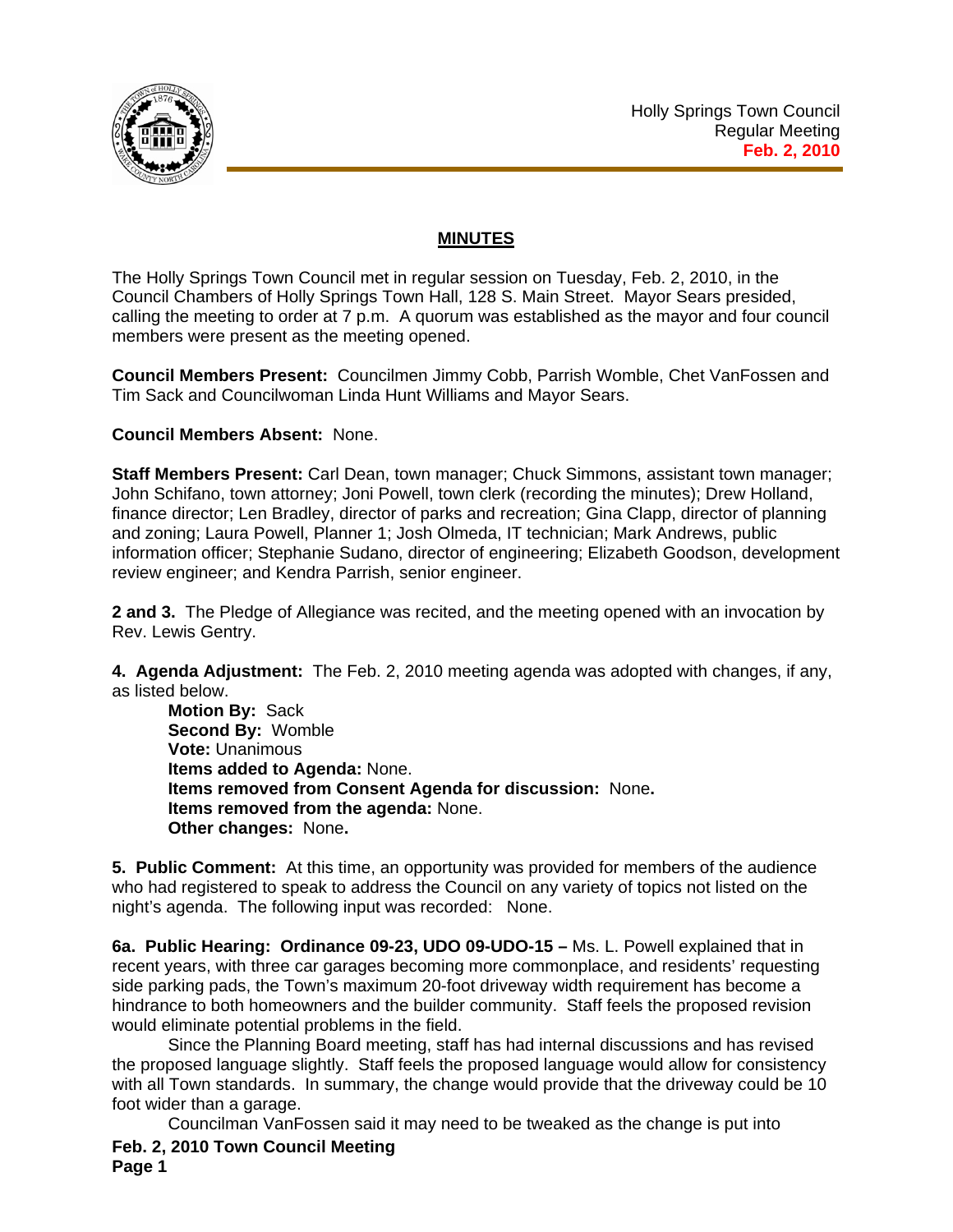practice because he could see instances of very wide garages, plus 10 feet, but that taper down to only 16 feet wide at the street.

With that explanation completed, Mayor Sears opened the public hearing to accept input. The following comments were recorded: None. There being no comments, the public hearing was closed.

**Action #1:** The Council approved a motion to accept the following statement as true: "*The requested UDO Text Amendment is consistent with the Vision Holly Springs Comprehensive Plan as the proposed amendments will maintain and add to the appearance of the Town's neighborhoods as well as enhance its attractiveness as a place to live and will assist Staff in implementing the plan as stated in the Executive Summary to 'make administrative decisions (and) enforce development-related codes."* 

**Motion By:** Sack **Second By:** Womble **Vote:** Unanimous

**Action:** The Council approved a motion to adopt Ordinance #09-23 to approve and enact Unified Development Ordinance Text Amendment #09-UDO-15 to modify the text of UDO Sections 2.01 through 2.05 regarding driveway widths.

**Motion By:** Sack **Second By:** Womble **Vote:** Unanimous

*A* c*opy of Ordinance 09-23 is incorporated into these minutes as addendum pages.*

7a. Boy Scouts of America – Mayor Sears said that Feb. 8, 2010 will mark the 100<sup>th</sup> anniversary of the Boy Scouts of America. Mayor Sears presented to local scouts with a proclamation commemorating this milestone anniversary.

 Mayor Sears said the Boy Scouts of America (BSA) was founded by Chicago publisher William Boyce on Feb. 8, 1910. At that time in the US, there were several other loosely structured outdoor-oriented youth organizations, some using the name "Boy Scout" and some using other names, and there were already a number of troops in existence using some variation of the British Scout program. Boyce's key contribution was to organize the BSA as a business. He incorporated the organization (in Washington, DC, rather than Chicago), recruited key youth professionals (in particular from the YMCA) to design and operate the program, and he provided key funding for the infant organization.

**Action:** None.

**8a. 2010 Census Report –** Ms. Clapp explained that the United States Census 2010 is approaching. Forms will be mailed in mid-March to every household in the United States and are due back by April 1, 2010 (Census Day.) Participation in the US Census is required by law. This year, the Census is much different than before. Every household is getting a "short form" with only 10 questions that should take no more than 10 minutes to complete.

 She said that this 10 minutes will have 10 years of impact on the Town. The Town already has provided its strong support of the upcoming Census by adopting Town Council Resolution 09-13 on May 5, 2009. By adopting this resolution, the Town Council agreed to have Holly Springs join Wake County Complete Count Committee and designated April 1, 2010 as "Census Day" in the Town of Holly Springs.

 Ms. Clapp said that she is a member of the Wake County Complete Count Committee's Government Sub-Committee. As a member of this group, she is working with all other Wake communities in encouraging everyone in Wake County to participate in the census.

 She said in the 2000 Census, only 65% of Holly Springs households mailed back their forms by the April 1 deadline and had a final response rate of 74% and Wake County had a 71% overall response rate. This year, Wake County's goal is 80%.

**Feb. 2, 2010 Town Council Meeting Page 2**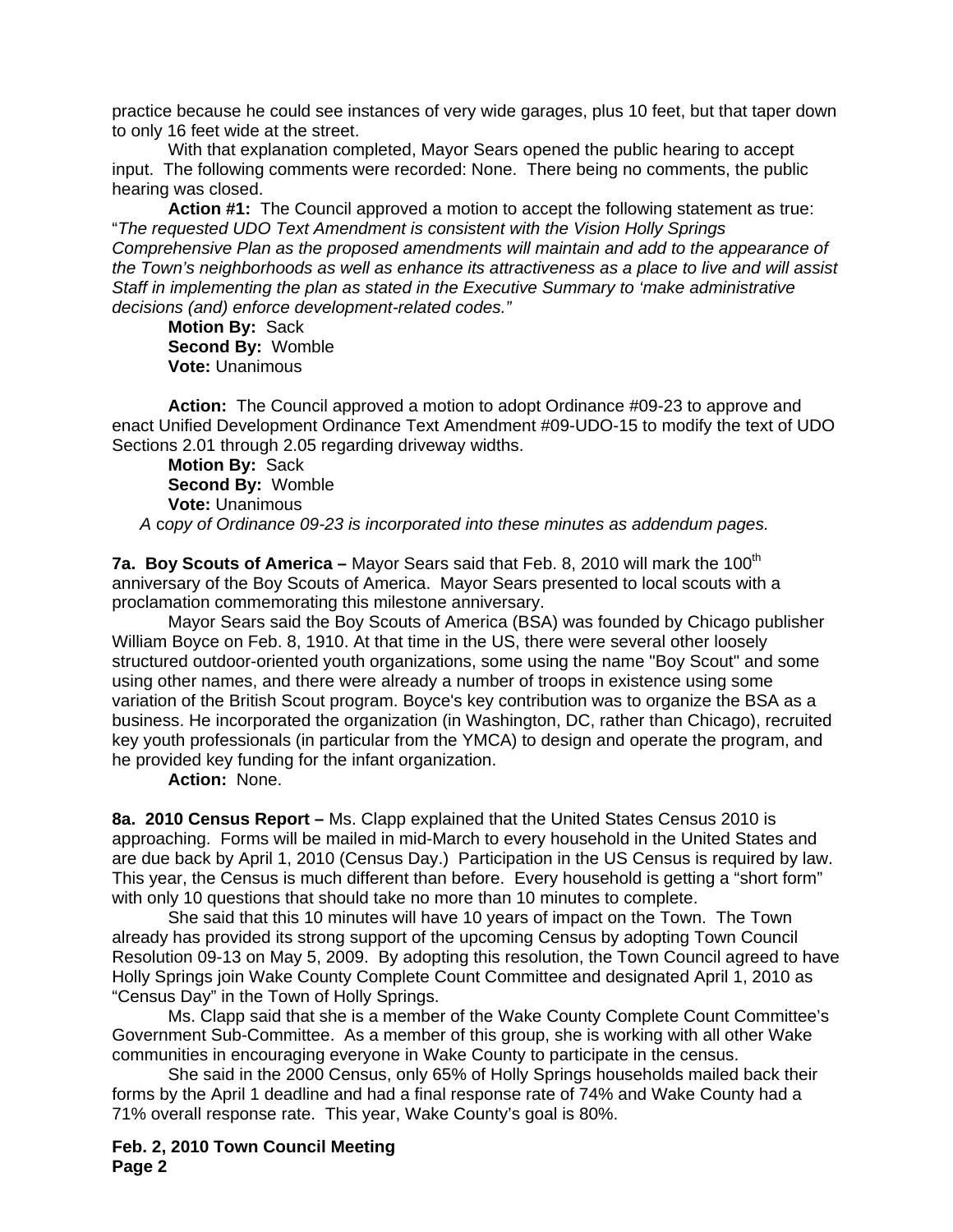Ms. Clapp said a complete and accurate count of Holly Springs' residents is very important. In our current fiscal year budget, over 15% of the anticipated revenues are from population-based tax distributions from the state and county. The only greater source of revenue for the Town is property tax.

 She said for that reason, the Town needs to ensure that we have every resident in Town counted to get the Town's fair share of these distributions for the next 10 years.

 Christine Mackey, a partnership specialist with the U.S. Census Bureau Charlotte Region, made a presentation, emphasizing the importance of the upcoming Census.

 **Action:** None.

**9. Consent Agenda:** The Council approved a motion to approve all remaining items on the Consent Agenda. The motion carried following a motion by Councilman Sack, a second by Councilman Cobb and a unanimous vote. The following actions were affected:

9a. Minutes – The Council approved minutes of the Council's regular meeting held on Jan. 19, 2010.

9b. Resolution 10-04 – The Council adopted Resolution 10-04 directing the town clerk to investigate the sufficiency of annexation petition A10-01 and setting a public hearing on the question of annexation for Tuesday, Feb. 16, 2010. *A* c*opy of Resolution 10-04 is incorporated into these minutes as an addendum page.*

9c. Main Street South Sidewalk Report - The Council received a report on the Main Street South sidewalk project.

9d. Budget Amendment, \$720 – The Council adopted an amendment to the FY 2009-10 budget in the amount of \$720 to accept insurance proceeds for repair of a police vehicle. *A*  c*opy of the budget amendment is incorporated into these minutes as an addendum page.*

9e. Resolution 10-05- The Council adopted Resolution 10-05 in support of modifications to the transportation equity formula. *A* c*opy of Resolution 10-05 is incorporated into these minutes as an addendum page.*

**10a. Reclaimed Water System Administrative Procedures and Fee Schedule** – Ms. Parrish said the Town is submitting a permit application to the North Carolina Department of Environment and Natural Resources for the delegation of authority to the Town of Holly Springs to administer certain components of the Town's new reclaimed water distribution system.

 She said in the absence of the delegation of authority, the State must issue all reclaimed permits, even to individual homeowners.

 She said to apply for delegation of this authority, the Town had to create all components for a new program for submission to and approval of the State. The Town's Reclaimed Ordinance and Policy already were both approved at the Nov 17 Town Council meeting.

 Ms. Parrish said the Engineering Department has worked closely with the Public Utilities Department, the Finance Department and the Code Enforcement Department to draft all processes, procedures and supporting documents. They have been dove-tailed as much as possible into the existing permit and inspections processes already in place for potable irrigation, wherever possible.

 She said following is a summary of the delegated authority that the Town is seeking with submittal of this packet to the State:

- Review and approve reclaimed irrigation permits locally for the following users:
	- o Single-family residential land owners
	- o Non-single-family property owners with less than or equal to 5 acres
- Train irrigation designers, irrigation contractors and property owners.
- Train and certify bulk reclaimed users and their vehicles to secure reclaimed water from bulk loading station

Ms. Parrish also updated the Council on the status of putting the Town's Reclaimed

**Feb. 2, 2010 Town Council Meeting Page 3**